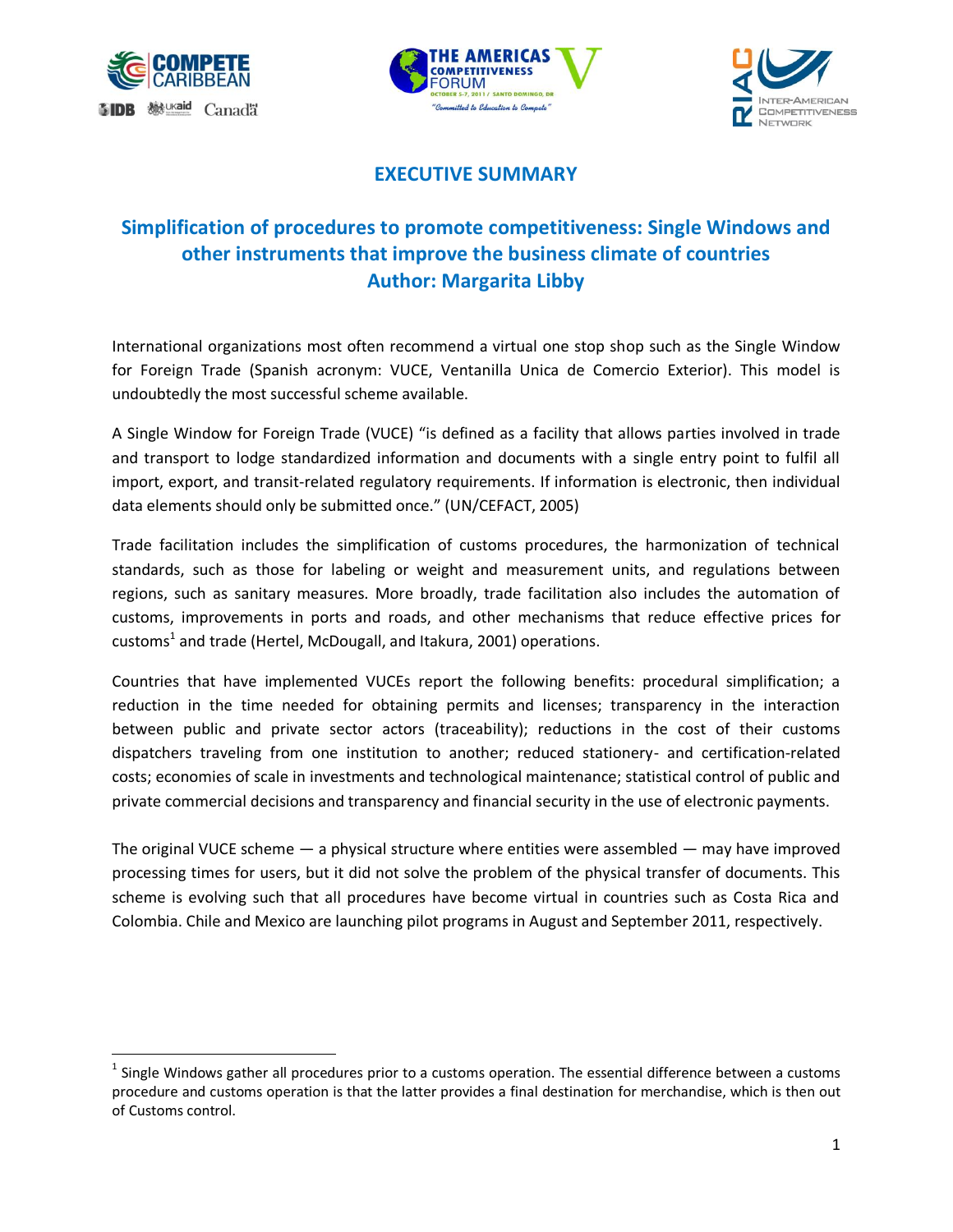





Most foreign trade single windows arose as a solution to cumbersome customs clearance procedures within models promoting export, which makes attempting to describe a structural model complex. What is clear is that countries must answer some basic questions when starting a change toward a new model:

- Is the country prepared to start a VUCE project?
- What type of VUCE is required?
- Who should belong to the VUCE?
- How will participating entities be invited?
- Who will be the project leader or facilitator?
- With what resources will the VUCE be financed and how will it be sustained?
- What actions shall have to be taken and in what timeframes?
- What technology requirements, modifications, or improvements will be required?

In order to establish the ideal framework for initiating a VUCE process it is worth mentioning that, even if there is agreement on a point of departure and the political will exists to set it up, a staggered implementation approach can be taken, according to a given country's unique requirements. It is therefore impossible to define a single path towards VUCE creation and implementation. Nonetheless, if this were possible, an ideal framework for establishing whether or not a country enjoys the necessary political and technological conditions to set up an VUCE might be established by the observation of certain similarities shown in the various plans of previous successful cases.

Research has brought the following results to light:

- There is no ideal VUCE model, nor a rigid plan that lays down the steps to be taken; everything depends on each country's unique requirements and political organization.
- The VUCEs must be continually reinvented, adapted and energized. If not, they may stop functioning, either due to an increase in procedures, or to the lack of regulatory modernization and procedural simplification.
- Without governmental guidance from the highest level it is hard to predict how quickly entities will join the VUCE initiative.
- Without a level playing field and a culture of risk management in the internal procedures of all VUCE participating entities, there will always be divergences in information quality and accuracy.